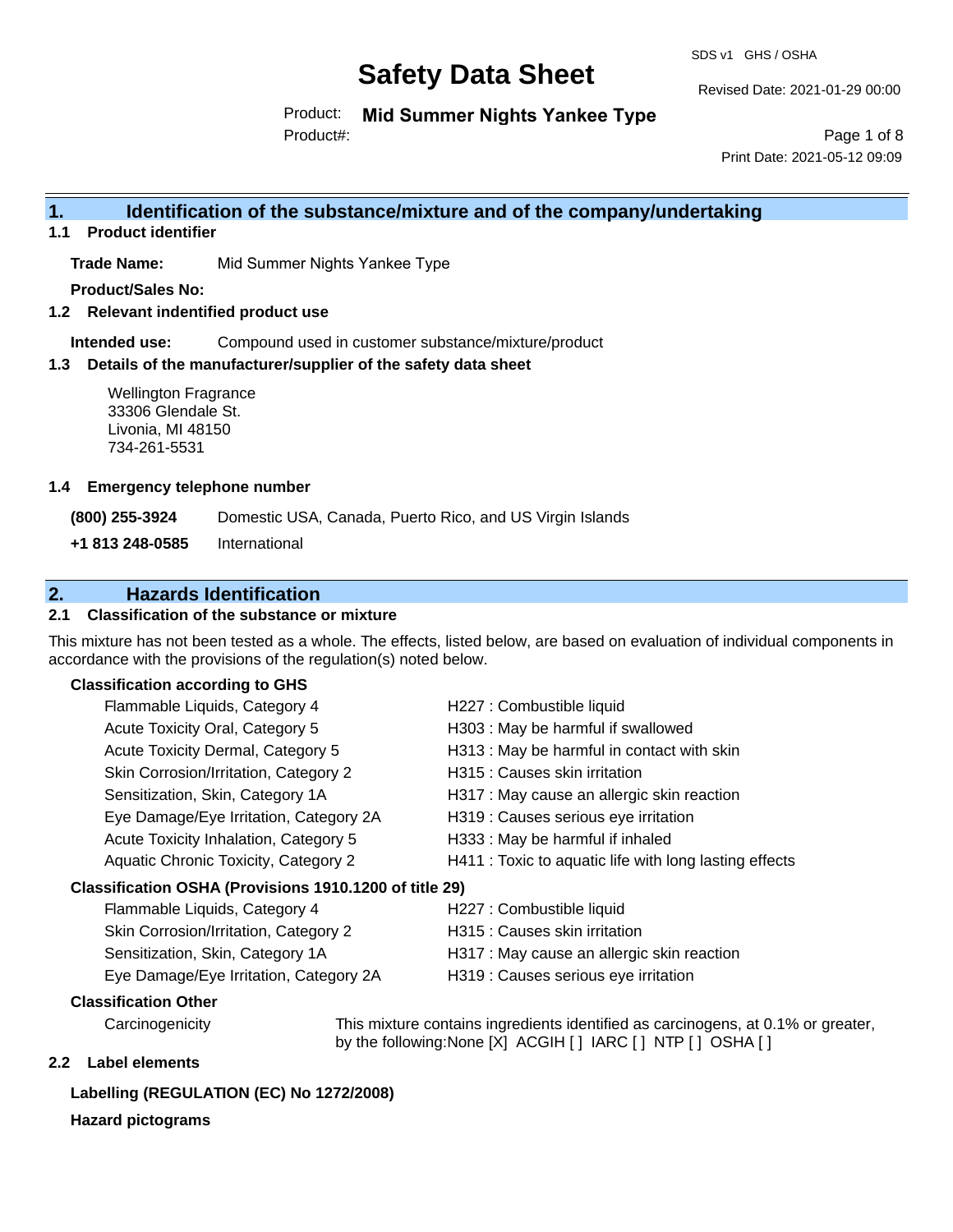#### SDS v1 GHS / OSHA

# **Safety Data Sheet**

Product: **Mid Summer Nights Yankee Type**

Product#:

Revised Date: 2021-01-29 00:00

Page 2 of 8 Print Date: 2021-05-12 09:09



## **Signal Word: Warning**

| <b>Hazard statments</b> |                                                 |
|-------------------------|-------------------------------------------------|
| H <sub>22</sub> 7       | Combustible liquid                              |
| H303                    | May be harmful if swallowed                     |
| H313                    | May be harmful in contact with skin             |
| H315                    | Causes skin irritation                          |
| H317                    | May cause an allergic skin reaction             |
| H319                    | Causes serious eye irritation                   |
| H333                    | May be harmful if inhaled                       |
| H411                    | Toxic to aquatic life with long lasting effects |
|                         |                                                 |

### **Precautionary Statements**

#### **Prevention:**

| P <sub>235</sub> | Keep cool                                                             |
|------------------|-----------------------------------------------------------------------|
| P <sub>264</sub> | Wash hands thoroughly after handling                                  |
| P272             | Contaminated work clothing should not be allowed out of the workplace |
| P273             | Avoid release to the environment                                      |

#### **Response:**

| IF ON SKIN: Wash with soap and water                                                                                                  |
|---------------------------------------------------------------------------------------------------------------------------------------|
| IF INHALED: Call a POISON CENTER or doctor/physician if you feel unwell                                                               |
| IF IN EYES: Rinse cautiously with water for several minutes Remove contact lenses if<br>present and easy to do. continue rinsing      |
| Call a POISON CENTER or doctor/physician if you feel unwell                                                                           |
| If skin irritation or a rash occurs: Get medical advice/attention                                                                     |
| If eye irritation persists: Get medical advice/attention                                                                              |
| Take off contaminated clothing and wash before reuse                                                                                  |
| Wash contaminated clothing before reuse                                                                                               |
| In case of fire: Use Carbon dioxide (CO2), Dry chemical, or Foam for extinction. Do not use<br>a direct water jet on burning material |
| Collect Spillage                                                                                                                      |
|                                                                                                                                       |

## **2.3 Other Hazards**

### **no data available**

# **3. Composition/Information on Ingredients**

### **3.1 Mixtures**

This product is a complex mixture of ingredients, which contains among others the following substance(s), presenting a health or environmental hazard within the meaning of the UN Globally Harmonized System of Classification and Labeling of Chemicals (GHS):

| CAS#       |     | Conc. |                           |
|------------|-----|-------|---------------------------|
| Ingredient | EC# | Range | <b>GHS Classification</b> |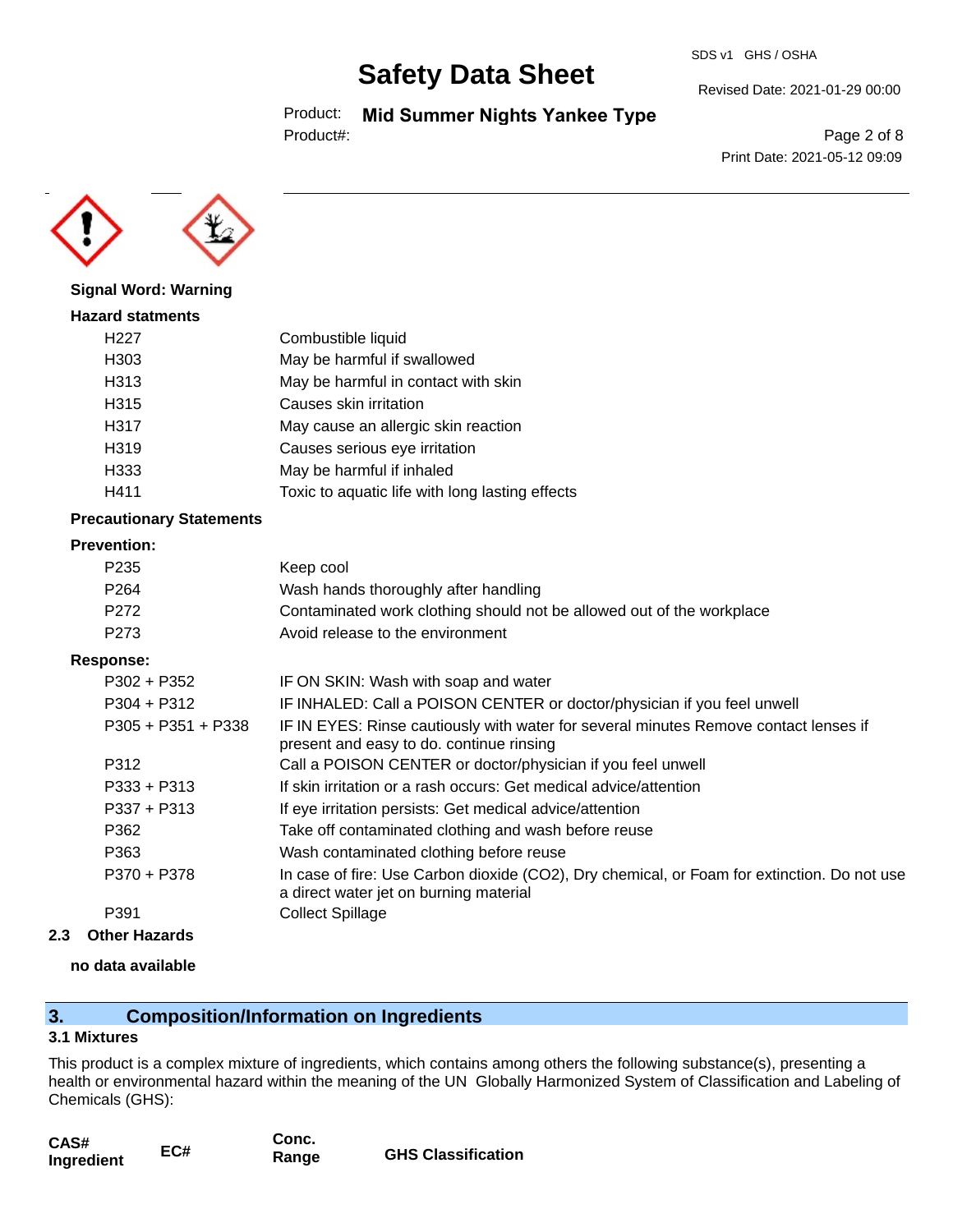#### SDS v1 GHS / OSHA

# **Safety Data Sheet**

Product: **Mid Summer Nights Yankee Type** Product#:

Revised Date: 2021-01-29 00:00

Page 3 of 8 Print Date: 2021-05-12 09:09

| CAS#                     | EC#                             | Conc.                                                    |                                     |
|--------------------------|---------------------------------|----------------------------------------------------------|-------------------------------------|
| Ingredient               |                                 | Range                                                    | <b>GHS Classification</b>           |
| 118-58-1                 | 204-262-9                       | 20 - 30 %                                                | H303; H317; H320; H401; H412        |
| <b>Benzyl Salicylate</b> |                                 |                                                          |                                     |
| 8007-35-0                | 232-357-5                       | 20 - 30 %                                                | H316; H401; H411                    |
| Terpineol acetate        |                                 |                                                          |                                     |
| 18479-58-8               | 242-362-4                       | 10 - 20 %                                                | H227; H303; H315; H319; H402        |
|                          | 2,6-dimethyloct-7-en-2-ol       |                                                          |                                     |
| 120-51-4                 | 204-402-9                       | $5 - 10%$                                                | H302; H313; H400; H411              |
| <b>Benzyl Benzoate</b>   |                                 |                                                          |                                     |
| 125-12-2                 | 204-727-6                       | $2 - 5%$                                                 | H227; H316; H401                    |
| Isobornyl acetate        |                                 |                                                          |                                     |
| 115-95-7                 | 204-116-4                       | $2 - 5%$                                                 | H227; H315; H317; H320; H402        |
| <b>Linalyl Acetate</b>   |                                 |                                                          |                                     |
| 6259-76-3                | 228-408-6                       | $2 - 5%$                                                 | H316; H317; H400; H410              |
| Hexyl salicylate         |                                 |                                                          |                                     |
| 4707-47-5                | 225-193-0                       | $2 - 5%$                                                 | H317; H401                          |
| Methyl atrarate          |                                 |                                                          |                                     |
| 5989-27-5                | 227-813-5                       | $1 - 2%$                                                 | H226; H304; H315; H317; H400; H412  |
| Limonene                 |                                 |                                                          |                                     |
| 127-51-5                 | 204-846-3                       | $1 - 2%$                                                 | H316; H317; H320; H401; H411        |
| a-Isomethyl ionone       |                                 |                                                          |                                     |
| 140-11-4                 | 205-399-7                       | $1 - 2%$                                                 | H303; H401; H412                    |
| Benzyl acetate           |                                 |                                                          |                                     |
| 78-70-6                  | 201-134-4                       | $1 - 2%$                                                 | H227; H303; H315; H317; H319; H402  |
| Linalool                 |                                 |                                                          |                                     |
| 5392-40-5                | 226-394-6                       | $1 - 2%$                                                 | H313; H315; H317; H319; H401        |
| Citral                   |                                 |                                                          |                                     |
| $91 - 64 - 5$            | 202-086-7                       | $1 - 2%$                                                 | H302; H317; H402                    |
| Coumarin                 |                                 |                                                          |                                     |
| 3896-11-5                | 223-445-4                       | $1 - 2%$                                                 | H413                                |
| <b>Bumetrizole</b>       |                                 |                                                          |                                     |
| 4180-23-8                | 224-052-0                       | $0.1 - 1.0 %$                                            | H303; H316; H317; H401              |
| Anethole                 |                                 |                                                          |                                     |
| 80-56-8                  | 201-291-9                       | $0.1 - 1.0 %$                                            | H226; H302; H304; H315; H317; H400; |
| pinene                   |                                 |                                                          | H410                                |
| 68737-61-1               | 272-113-5                       | $0.1 - 1.0 %$                                            | H227; H303; H313; H315; H317; H401; |
|                          | Dimethyltetrahydro Benzaldehyde |                                                          | H411                                |
| $87 - 44 - 5$            | 201-746-1                       | $0.1 - 1.0 %$                                            | H304; H317; H413                    |
| Beta-Caryophyllene       |                                 |                                                          |                                     |
| 470-82-6                 | 207-431-5                       | $0.1 - 1.0 %$                                            | H226; H303; H317; H320; H402        |
| Eucalyptol               |                                 |                                                          |                                     |
|                          |                                 | See Section 16 for full text of GHS classification codes |                                     |

See Section 16 for full text of GHS classification codes which where not shown in section 2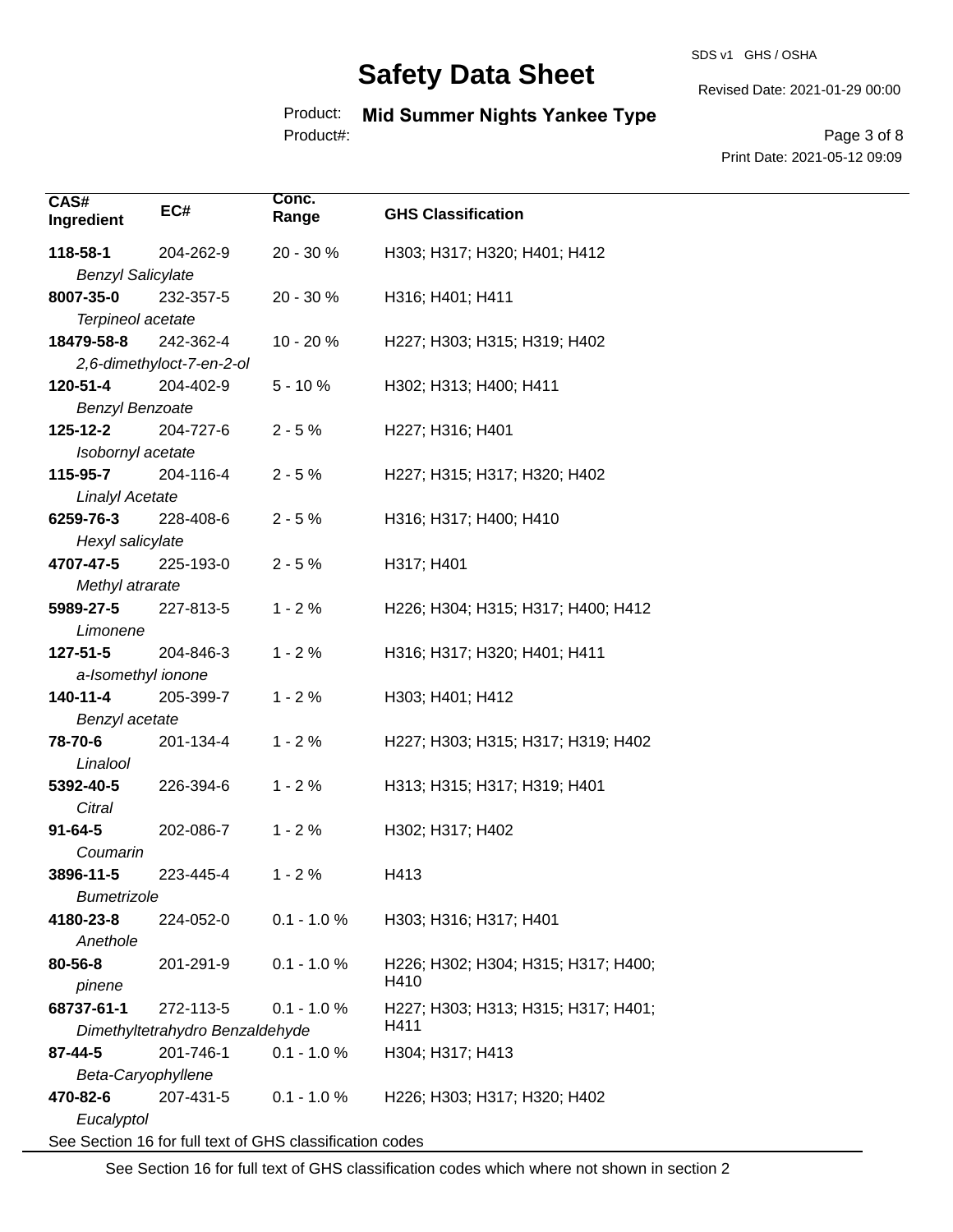Revised Date: 2021-01-29 00:00

Product: **Mid Summer Nights Yankee Type**

Product#:

Page 4 of 8 Print Date: 2021-05-12 09:09

Total Hydrocarbon Content  $(\% w/w) = 3.08$ 

| $\overline{4}$ .<br><b>First Aid Measures</b>                                     |                                                                                                               |  |  |
|-----------------------------------------------------------------------------------|---------------------------------------------------------------------------------------------------------------|--|--|
| <b>Description of first aid measures</b><br>4.1                                   |                                                                                                               |  |  |
| Inhalation:                                                                       | Remove from exposure site to fresh air and keep at rest.<br>Obtain medical advice.                            |  |  |
| <b>Eye Exposure:</b>                                                              | Flush immediately with water for at least 15 minutes.<br>Contact physician if symptoms persist.               |  |  |
| <b>Skin Exposure:</b>                                                             | Remove contaminated clothes. Wash thoroughly with water (and soap).<br>Contact physician if symptoms persist. |  |  |
| Ingestion:                                                                        | Rinse mouth with water and obtain medical advice.                                                             |  |  |
| Most important symptoms and effects, both acute and delayed<br>4.2                |                                                                                                               |  |  |
| <b>Symptoms:</b>                                                                  | no data available                                                                                             |  |  |
| Risks:                                                                            | Refer to Section 2.2 "Hazard Statements"                                                                      |  |  |
| Indication of any immediate medical attention and special treatment needed<br>4.3 |                                                                                                               |  |  |
| Treatment:                                                                        | Refer to Section 2.2 "Response"                                                                               |  |  |
| 5.<br><b>Fire-Fighting measures</b>                                               |                                                                                                               |  |  |
| <b>Extinguishing media</b><br>5.1                                                 |                                                                                                               |  |  |
| Suitable:                                                                         | Carbon dioxide (CO2), Dry chemical, Foam                                                                      |  |  |
| Unsuitable                                                                        | Do not use a direct water jet on burning material                                                             |  |  |
| 5.2 Special hazards arising from the substance or mixture                         |                                                                                                               |  |  |
| <b>During fire fighting:</b>                                                      | Water may be ineffective                                                                                      |  |  |
| <b>Advice for firefighters</b><br>5.3                                             |                                                                                                               |  |  |
| <b>Further information:</b>                                                       | Standard procedure for chemical fires                                                                         |  |  |

### **6. Accidental Release Measures**

### **6.1 Personal precautions, protective equipment and emergency procedures**

Avoid inhalation and contact with skin and eyes. A self-contained breathing apparatus is recommended in case of a major spill.

### **6.2 Environmental precautions**

Keep away from drains, soil, and surface and groundwater.

## **6.3 Methods and materials for containment and cleaning up**

Clean up spillage promptly. Remove ignition sources. Provide adequate ventilation. Avoid excessive inhalation of vapors. Gross spillages should be contained by use of sand or inert powder and disposed of according to the local regulations.

### **6.4 Reference to other sections**

Not Applicable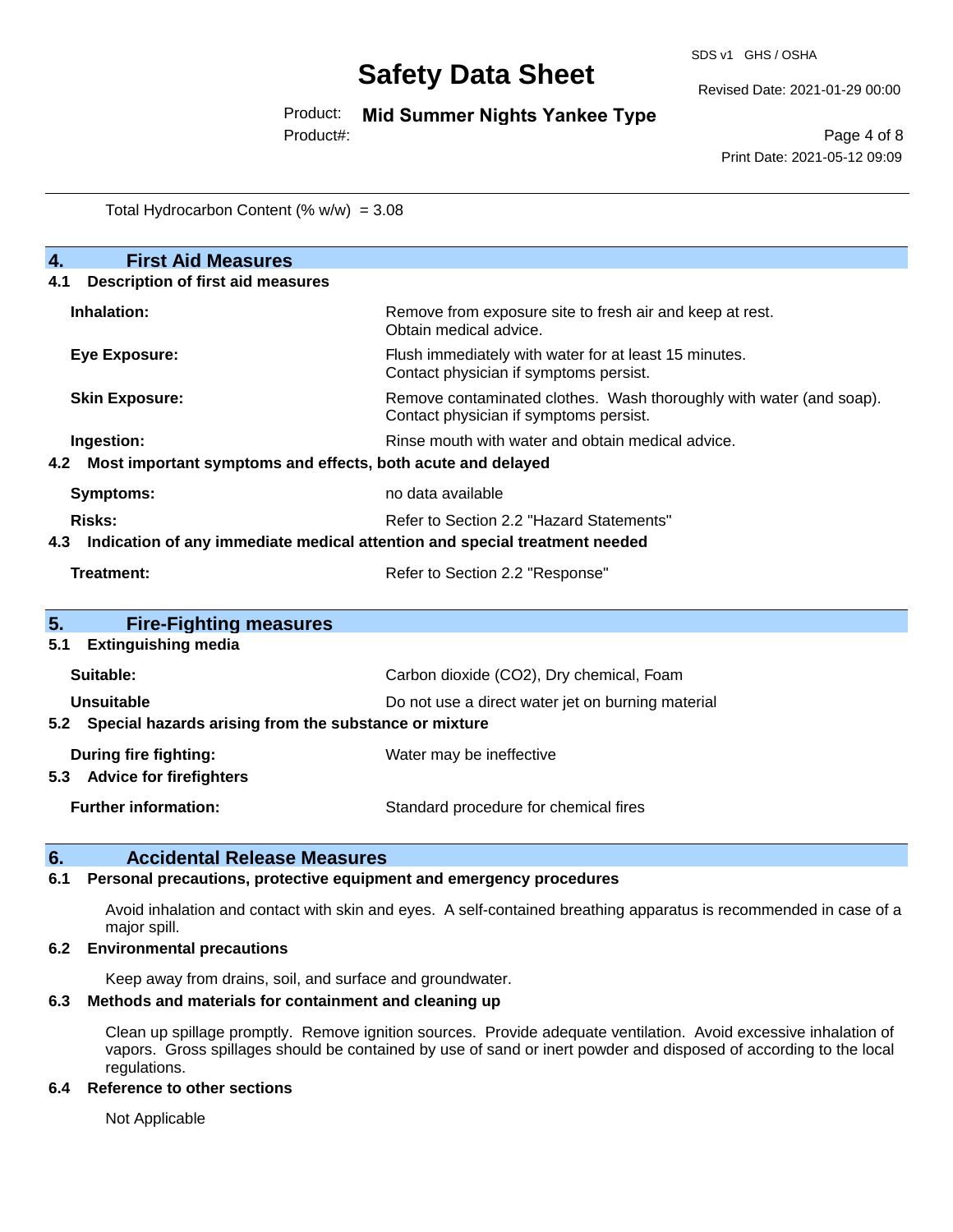SDS v1 GHS / OSHA

Revised Date: 2021-01-29 00:00

Product: **Mid Summer Nights Yankee Type** Product#:

Page 5 of 8 Print Date: 2021-05-12 09:09

# **7. Handling and Storage**

### **7.1 Precautions for safe handling**

Apply according to good manufacturing and industrial hygiene practices with proper ventilation. Do not drink, eat or smoke while handling. Respect good personal hygiene.

### **7.2 Conditions for safe storage, including any incompatibilities**

Store in a cool, dry and ventilated area away from heat sources and protected from light in tightly closed original container. Avoid uncoated metal container. Keep air contact to a minimum.

### **7.3 Specific end uses**

No information available

## **8. Exposure Controls/Personal Protection**

**8.1 Control parameters**

| <b>Exposure Limits:</b><br><b>Component</b> |                | <b>ACGIH</b> | ACGIH                             | OSHA | <b>OSHA</b> |  |
|---------------------------------------------|----------------|--------------|-----------------------------------|------|-------------|--|
|                                             |                |              | TWA ppm STEL ppm TWA ppm STEL ppm |      |             |  |
| 140-11-4                                    | Benzyl acetate | 10           |                                   |      |             |  |
| $80 - 56 - 8$                               | pinene         | 20           |                                   |      |             |  |
|                                             |                |              |                                   |      |             |  |

**Engineering Controls:** Use local exhaust as needed.

#### **8.2 Exposure controls - Personal protective equipment**

| Eye protection:                | Tightly sealed goggles, face shield, or safety glasses with brow guards and side shields, etc.<br>as may be appropriate for the exposure |
|--------------------------------|------------------------------------------------------------------------------------------------------------------------------------------|
| <b>Respiratory protection:</b> | Avoid excessive inhalation of concentrated vapors. Apply local ventilation where appropriate.                                            |
| <b>Skin protection:</b>        | Avoid Skin contact. Use chemically resistant gloves as needed.                                                                           |

### **9. Physical and Chemical Properties**

# **9.1 Information on basic physical and chemical properties**

| Appearance:                  | Liquid                                |
|------------------------------|---------------------------------------|
| Odor:                        | Conforms to Standard                  |
| Color:                       | Yellow Tint (G-0) to Pale Yellow (G2) |
| <b>Viscosity:</b>            | Liquid                                |
| <b>Freezing Point:</b>       | Not determined                        |
| <b>Boiling Point:</b>        | Not determined                        |
| <b>Melting Point:</b>        | Not determined                        |
| <b>Flashpoint (CCCFP):</b>   | 178 F (81.11 C)                       |
| <b>Auto flammability:</b>    | Not determined                        |
| <b>Explosive Properties:</b> | None Expected                         |
| <b>Oxidizing properties:</b> | None Expected                         |
| Vapor Pressure (mmHg@20 C):  | 0.0676                                |
| %VOC:                        | 4.91                                  |
| Specific Gravity @ 25 C:     | 0.9970                                |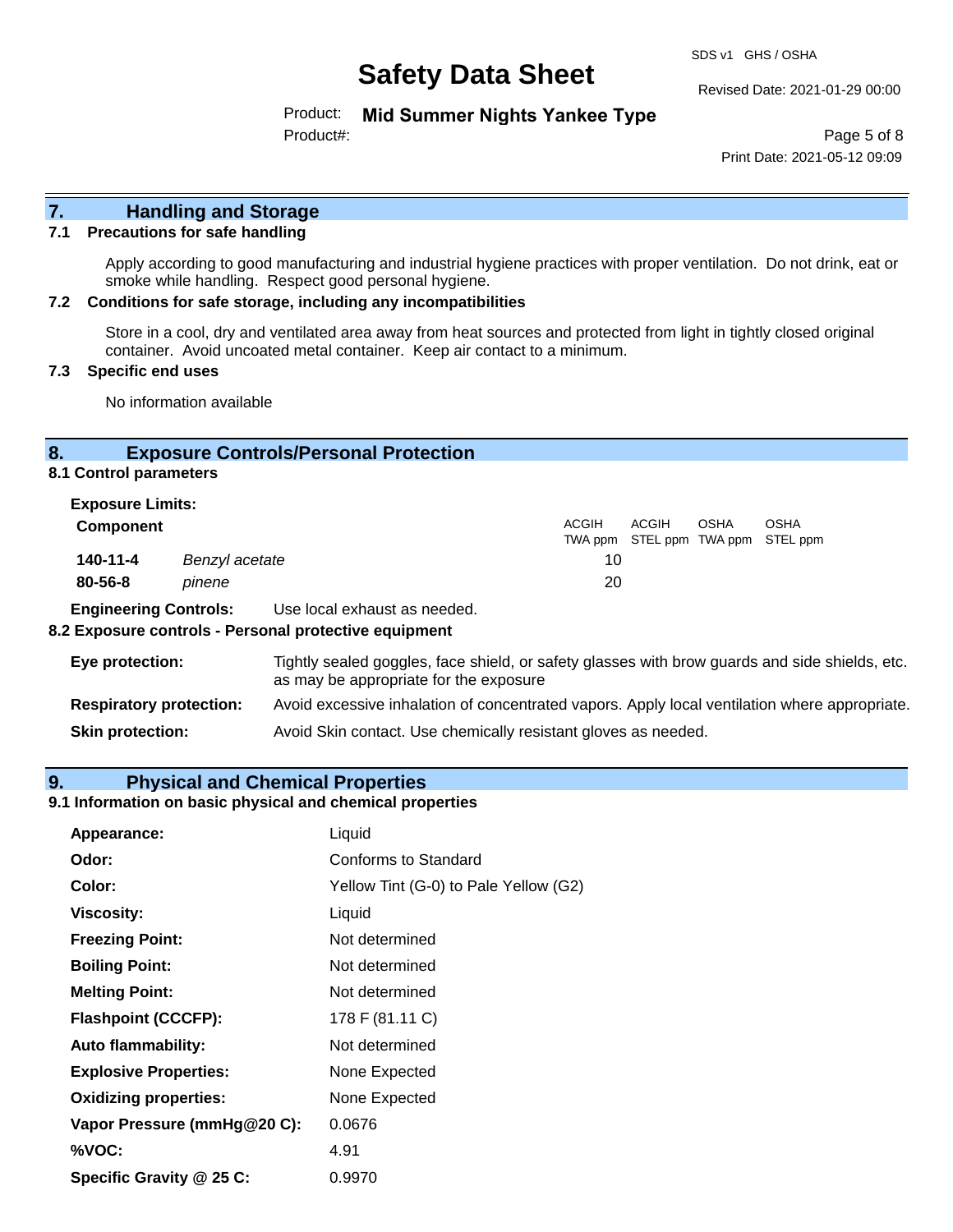SDS v1 GHS / OSHA

Revised Date: 2021-01-29 00:00

Product: **Mid Summer Nights Yankee Type** Product#:

Page 6 of 8 Print Date: 2021-05-12 09:09

| Density @ 25 C:          | 0.9940 |
|--------------------------|--------|
| Refractive Index @ 20 C: | 1.5010 |
| Soluble in:              | Oil    |

# **10. Stability and Reactivity**

| 10.1 Reactivity                         | None                                               |
|-----------------------------------------|----------------------------------------------------|
| <b>10.2 Chemical stability</b>          | Stable                                             |
| 10.3 Possibility of hazardous reactions | None known                                         |
| <b>10.4 Conditions to avoid</b>         | None known                                         |
| 10.5 Incompatible materials             | Strong oxidizing agents, strong acids, and alkalis |
| 10.6 Hazardous decomposition products   | None known                                         |

# **11. Toxicological Information**

## **11.1 Toxicological Effects**

Acute Toxicity Estimates (ATEs) based on the individual Ingredient Toxicity Data utilizing the "Additivity Formula"

| Acute toxicity - Oral - (Rat) mg/kg                | (LD50: 2925.4674) May be harmful if swallowed            |
|----------------------------------------------------|----------------------------------------------------------|
| Acute toxicity - Dermal - (Rabbit) mg/kg           | (LD50: 4590.9158) May be harmful in contact with skin    |
| Acute toxicity - Inhalation - (Rat) mg/L/4hr       | (LD50: 65.7321) May be harmful if inhaled                |
| <b>Skin corrosion / irritation</b>                 | Causes skin irritation                                   |
| Serious eye damage / irritation                    | Causes serious eye irritation                            |
| <b>Respiratory sensitization</b>                   | Not classified - the classification criteria are not met |
| <b>Skin sensitization</b>                          | May cause an allergic skin reaction                      |
| <b>Germ cell mutagenicity</b>                      | Not classified - the classification criteria are not met |
| Carcinogenicity                                    | Not classified - the classification criteria are not met |
| <b>Reproductive toxicity</b>                       | Not classified - the classification criteria are not met |
| Specific target organ toxicity - single exposure   | Not classified - the classification criteria are not met |
| Specific target organ toxicity - repeated exposure | Not classified - the classification criteria are not met |
| <b>Aspiration hazard</b>                           | Not classified - the classification criteria are not met |

# **12. Ecological Information**

# **12.1 Toxicity**

| <b>Acute acquatic toxicity</b>     | Not classified - the classification criteria are not met |
|------------------------------------|----------------------------------------------------------|
| <b>Chronic acquatic toxicity</b>   | Toxic to aquatic life with long lasting effects          |
| <b>Toxicity Data on soil</b>       | no data available                                        |
| <b>Toxicity on other organisms</b> | no data available                                        |

**12.2 Persistence and degradability no data available**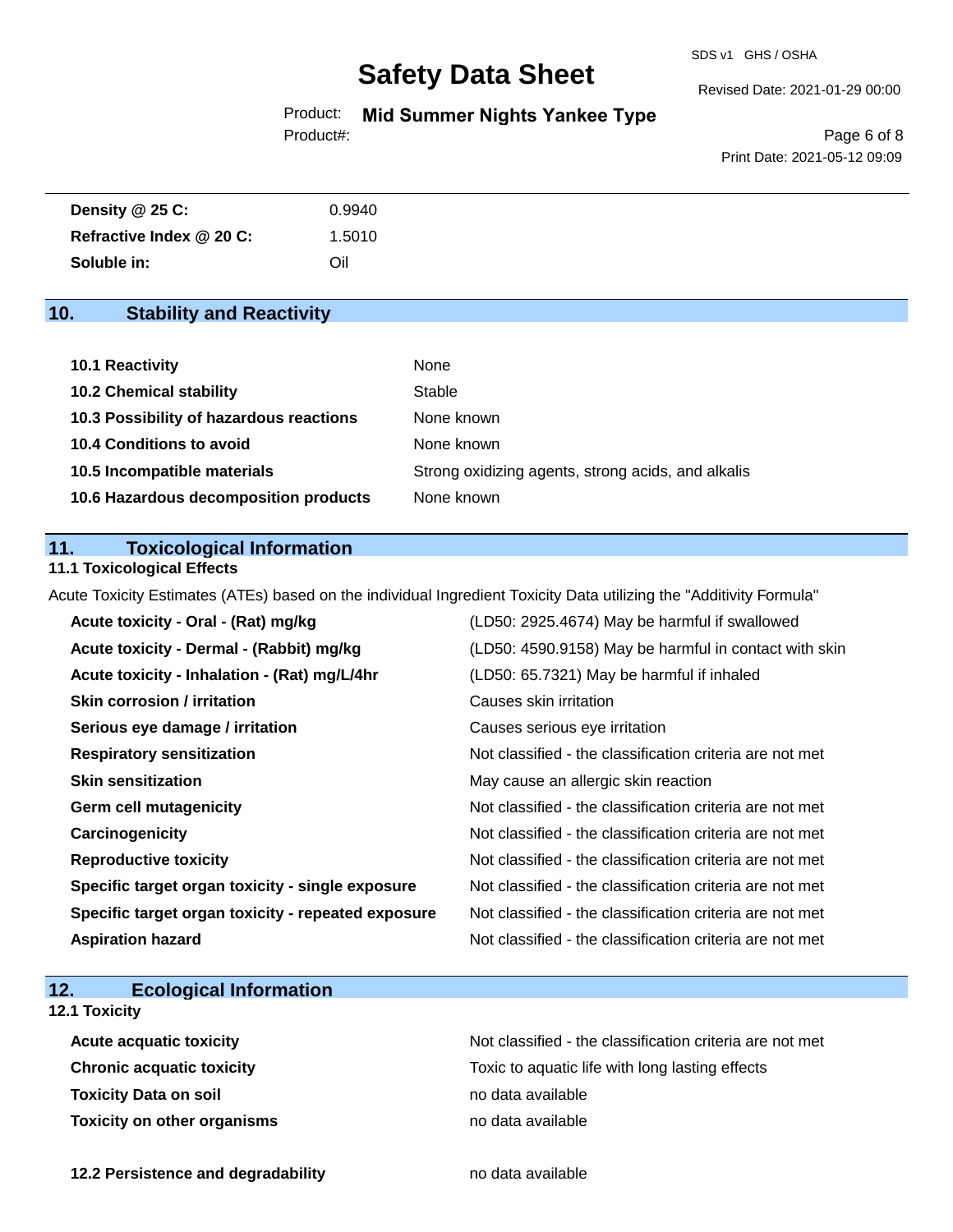SDS v1 GHS / OSHA

Revised Date: 2021-01-29 00:00

Product: **Mid Summer Nights Yankee Type**

Product#:

Page 7 of 8 Print Date: 2021-05-12 09:09

| 12.3 Bioaccumulative potential | no data available |
|--------------------------------|-------------------|
| 12.4 Mobility in soil          | no data available |
| 12.5 Other adverse effects     | no data available |

# **13. Disposal Conditions**

### **13.1 Waste treatment methods**

Do not allow product to reach sewage systems. Dispose of in accordance with all local and national regulations. Send to a licensed waste management company.The product should not be allowed to enter drains, water courses or the soil. Do not contaminate ponds, waterways or ditches with chemical or used container.

# **14. Transport Information**

| <b>Marine Pollutant</b>                                       | Yes. Ingredient of greatest environmental impact:<br>6259-76-3 : (2 - 5 %) : Hexyl salicylate |              |                                     |                 |               |
|---------------------------------------------------------------|-----------------------------------------------------------------------------------------------|--------------|-------------------------------------|-----------------|---------------|
| <b>Regulator</b>                                              |                                                                                               | <b>Class</b> | <b>Pack Group</b>                   | <b>Sub Risk</b> | UN-nr.        |
| U.S. DOT (Non-Bulk)                                           |                                                                                               |              | Not Regulated - Not Dangerous Goods |                 |               |
| <b>Chemicals NOI</b>                                          |                                                                                               |              |                                     |                 |               |
| <b>ADR/RID (International Road/Rail)</b>                      |                                                                                               |              |                                     |                 |               |
| <b>Environmentally Hazardous</b><br>Substance, Liquid, n.o.s. |                                                                                               | 9            | Ш                                   |                 | <b>UN3082</b> |
| <b>IATA (Air Cargo)</b>                                       |                                                                                               |              |                                     |                 |               |
| <b>Environmentally Hazardous</b><br>Substance, Liquid, n.o.s. |                                                                                               | 9            | Ш                                   |                 | <b>UN3082</b> |
| IMDG (Sea)                                                    |                                                                                               |              |                                     |                 |               |
| <b>Environmentally Hazardous</b><br>Substance, Liquid, n.o.s. |                                                                                               | 9            | Ш                                   |                 | UN3082        |

| 15.                                       |                                   | <b>Regulatory Information</b>                                |                                                                                                 |
|-------------------------------------------|-----------------------------------|--------------------------------------------------------------|-------------------------------------------------------------------------------------------------|
|                                           | <b>U.S. Federal Regulations</b>   |                                                              |                                                                                                 |
| <b>TSCA (Toxic Substance Control Act)</b> |                                   | All components of the substance/mixture are listed or exempt |                                                                                                 |
| 40 CFR(EPCRA, SARA, CERCLA and CAA)       |                                   | This product contains NO components of concern.              |                                                                                                 |
|                                           | <b>U.S. State Regulations</b>     |                                                              |                                                                                                 |
| <b>California Proposition 65 Warning</b>  |                                   | This product contains the following components:              |                                                                                                 |
|                                           | 123-35-3(NF 204-622-5 0.01 - 0.1% |                                                              | beta-Myrcene (Natural Source)                                                                   |
|                                           | 140-67-0                          | $205 - 427 - 8 \leq 3$ ppm                                   | Estragole (Methyl chavicol) (Natural Source)                                                    |
|                                           | $89-82-7$ 201-943-2 $\leq$ 2 ppm  |                                                              | Pulegone (Natural Source)                                                                       |
|                                           | <b>Canadian Regulations</b>       |                                                              |                                                                                                 |
|                                           | <b>DSL</b>                        |                                                              | 99.90% of the components are listed or exempt. The following<br>components are NOT on the List: |
|                                           | 67801-20-1                        | 267-140-4  0.1 - 1.0 %                                       | 3-Methyl-5-(2,2,3-trimethyl-3-cyclopenten-1-yl)pent-4-en-2-ol                                   |
|                                           |                                   |                                                              |                                                                                                 |